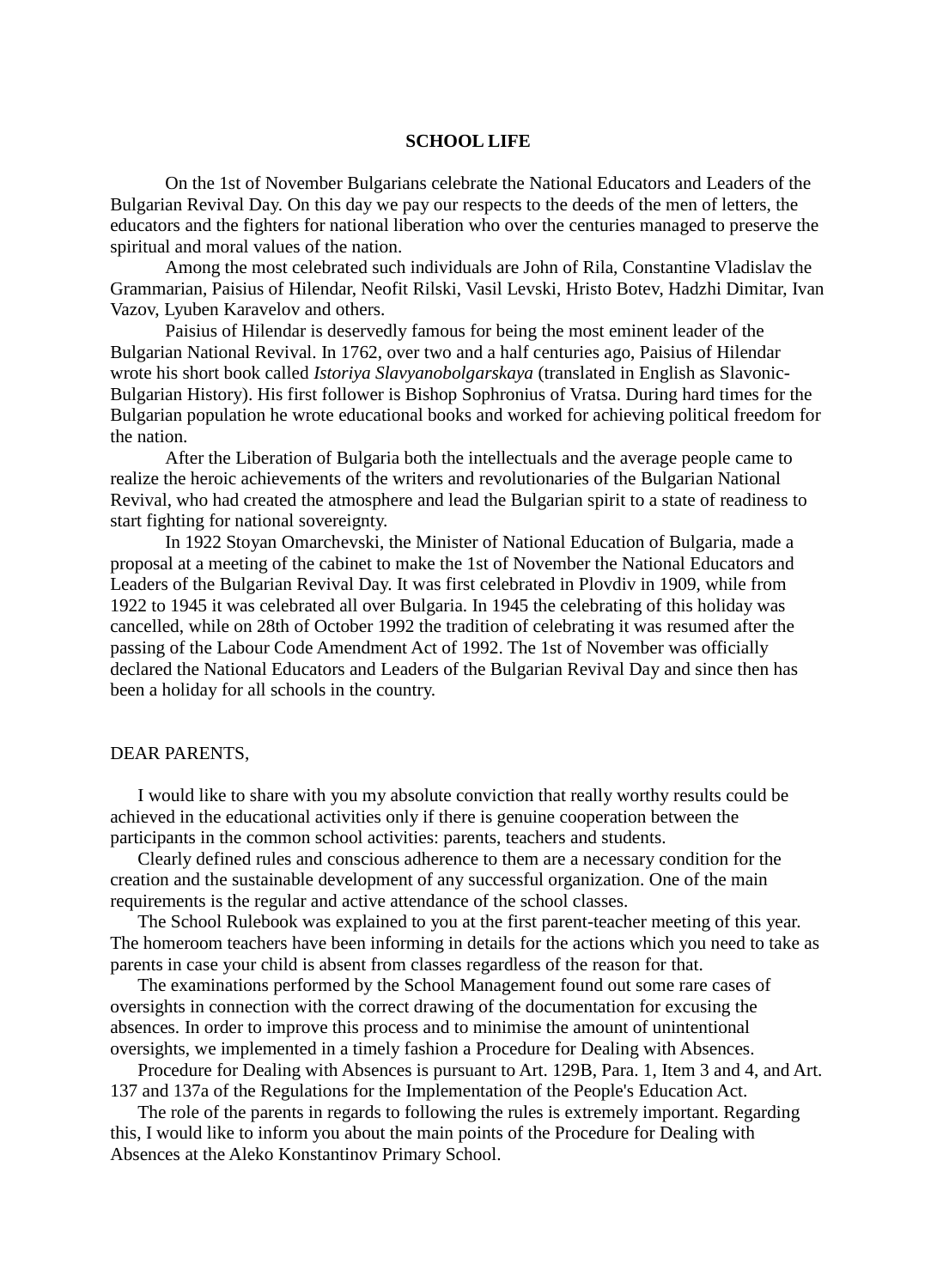- 1. In case the absence is due to sickness, the parent informs the homeroom teacher on the first day in which the student is absent. The doctor's note is presented on the first day when the student comes back to school.
- 2. In case of absences which are excused because of a document issued by a sports club in which the student is a member, the parent submits a written application listing the reason for the absences one day before the event. The document from the sports club should be attached to the application submitted by the parent or be presented in the first day when the student comes back to school.
- 3. In case of absences for family reasons which are allowed by the homeroom teacher, the parent submits a written notification to the administrative office at school a day before the student starts its absence.
- 4. In case of absences for family reasons which are allowed by the Principal, the parent submits a written application to the administrative office at school a day before the student starts its absence.
- 5. If a student is late up to 15 minutes for the first class of the day, the absence is recorded as 1/3 non-excused absence.
- 6. A listed absence after the first class of the day, for which there is no excuse note or it happened due to the student being ejected from class, is recorded as a non-excused absence.
- 7. In case of an absence of a student for whom there is no information given in advance by a parent, the homeroom teacher is obliged to talk on the phone with a parent before the end of the day.
- 8. If the teacher is unable to get in touch with the parent and the student is absent on the following two days too, the teacher should visit his home.
- 9. If the teacher is absent for more than three days and the homeroom teacher has received no information from a parent regarding the reasons for his absence, the teacher notifies by means of a written report listing the actions taken by them the deputy principal responsible for the educational activities as well as the Child Protection Services department.
- 10. In case there are 5 non-excused absences in a single month, the Principal notifies in writing the Welfare Agency in order for them to take action to stop the payment of the child benefits.
- 11. The homeroom teacher starts a procedure for penalising the student when the student reaches 5 or more non-excused absences.
- 12. The homeroom teacher starts a procedure for the student to take exams in case the number of excused absences reaches 100 and the term grade or annual grade in one or more school subject is unable to be determined in the normal way.

# DEAR PARENTS,

I am convinced that our love for our children and our interest in their future development are a powerful factor which motivate each and every one of us to do our obligations in regards to the correct dealing with absences. This really is of utmost importance in order for our children to feel at ease at school and to develop successfully.

### RESPECTFULLY:

KRASIMIR ANGELOV PRINCIPAL

# **A Necklace of Medals for One Talented Child**

Dariya Neycheva of Class 2B performs authentic folklore songs. In just a year she has managed